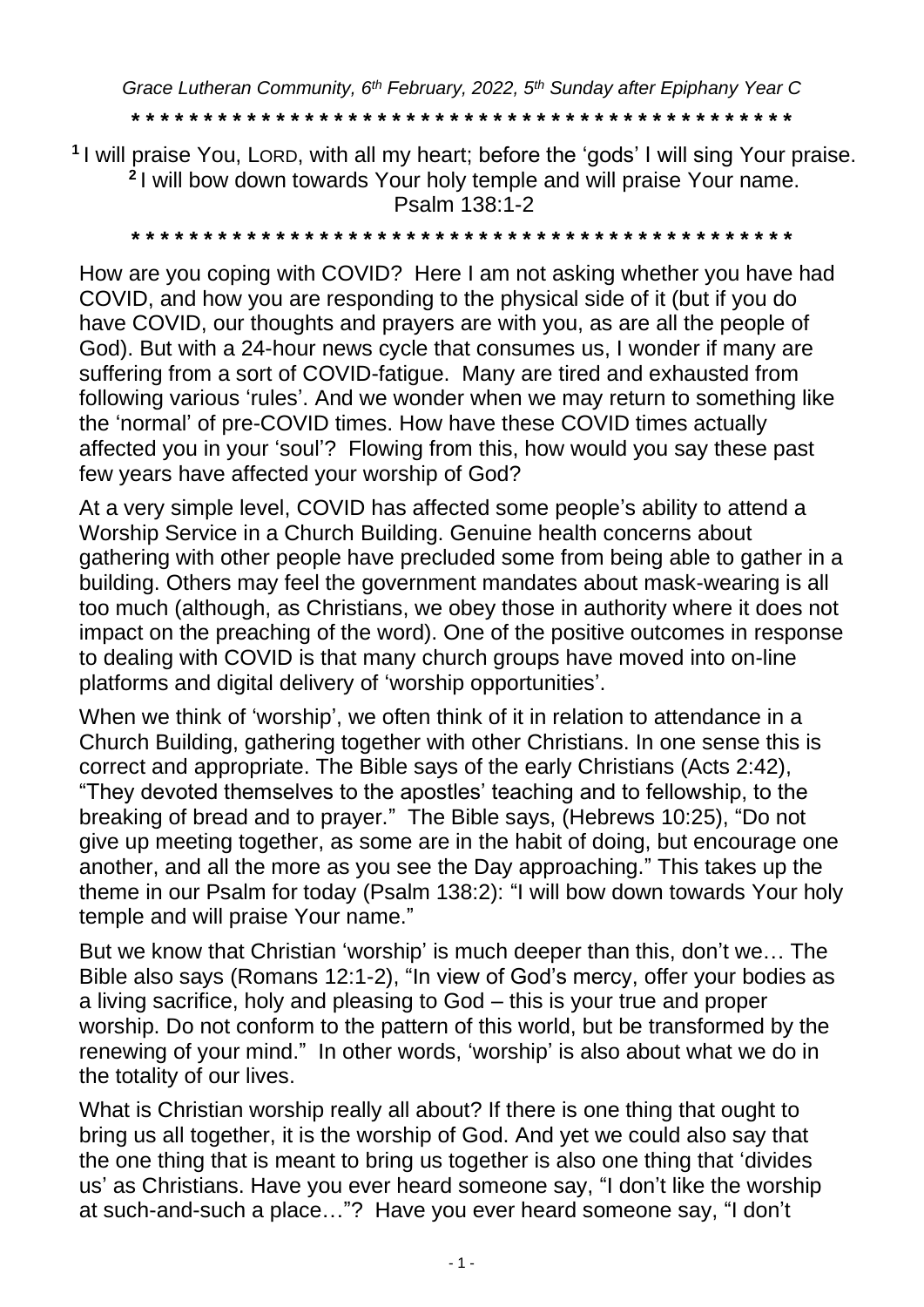worship at such-and-such a place because it doesn't meet me where I am at…"?

For some people, especially those outside of the church, God's preoccupation with us worshipping him might seem kind of strange. And perhaps you've asked yourself the same question at some point. Why do we gather, every Sunday, for hours at a time, to corporately worship God? Why does he want us to do that? What is the point of that? Couldn't we be doing something better with our time? Why worship God? Well Psalm 138:2 actually gives us an answer to this question. And David breaks it down into three parts.

Psalm 138 consists of three sections, moved by three closely connected thoughts: The first section of the psalm (verses 1 to 3) opens with a declaration 'to give thanks'. The thanksgiving is for the Lord's steadfast love and faithfulness. The second section (verses 4 to 6) speaks of the kings of the earth who will also 'give thanks' (translated in the NRSV as 'praise'). The third section of the psalm (verses 7 to 8) speaks of another group whom one might expect to have power over the psalmist, the enemies or those who bring trouble. In words this time reminiscent of Psalm 23, the psalmist speaks of a sense of security in terrifying circumstances. The reason for this confidence is the eternal nature of that for which the psalmist gives thanks in v. 2, the Lord's 'steadfast love'.

The Psalmist says, "I will praise You, O Lord, with all my heart." There is only one right way to praise and thank God. And that is with your whole heart. True worship is whole-hearted. Half-hearted praise is really not praise at all. It's like the difference between a child who gets a present from his grandparents, and is forced by his parents to say thank you. As opposed to a child who gets a present, and immediately upon opening it, drops the gift, and runs into the arms of his joyful grandparents to give them the biggest hug they've ever received. That's the kind of worship, praise, and thankfulness that God deserves.

The Psalmist says, "I will praise Your name for Your love and Your faithfulness." For us, as Christians, we recognise this that God has saved us at the innumerable cost of His Son Jesus Christ on the cross. And we praise Him because He paid the debt we could never afford. We praise Him because in Him we have our total being and existence.

The Psalmist says, "I will bow down towards Your holy temple." Again, for us as Christians, the reference to 'The Temple' now points us to Jesus. If we go through the Bible we will find Daniel opening his windows toward the temple, where he prayed three times a day. We also will find Jonah saying, "Yet will I look again toward Your holy temple." So, looking to Jesus, He is our temple. There is no acceptable worship except through Him. Christ is our Temple, and towards Him we must look with an eye of faith.

This psalm is typically labelled as a psalm of thanksgiving, as the opening line suggests. Yet, the verb "to give thanks," yadah, can also mean "to praise," or better still, "to confess" in the sense of giving testimony. To thank God is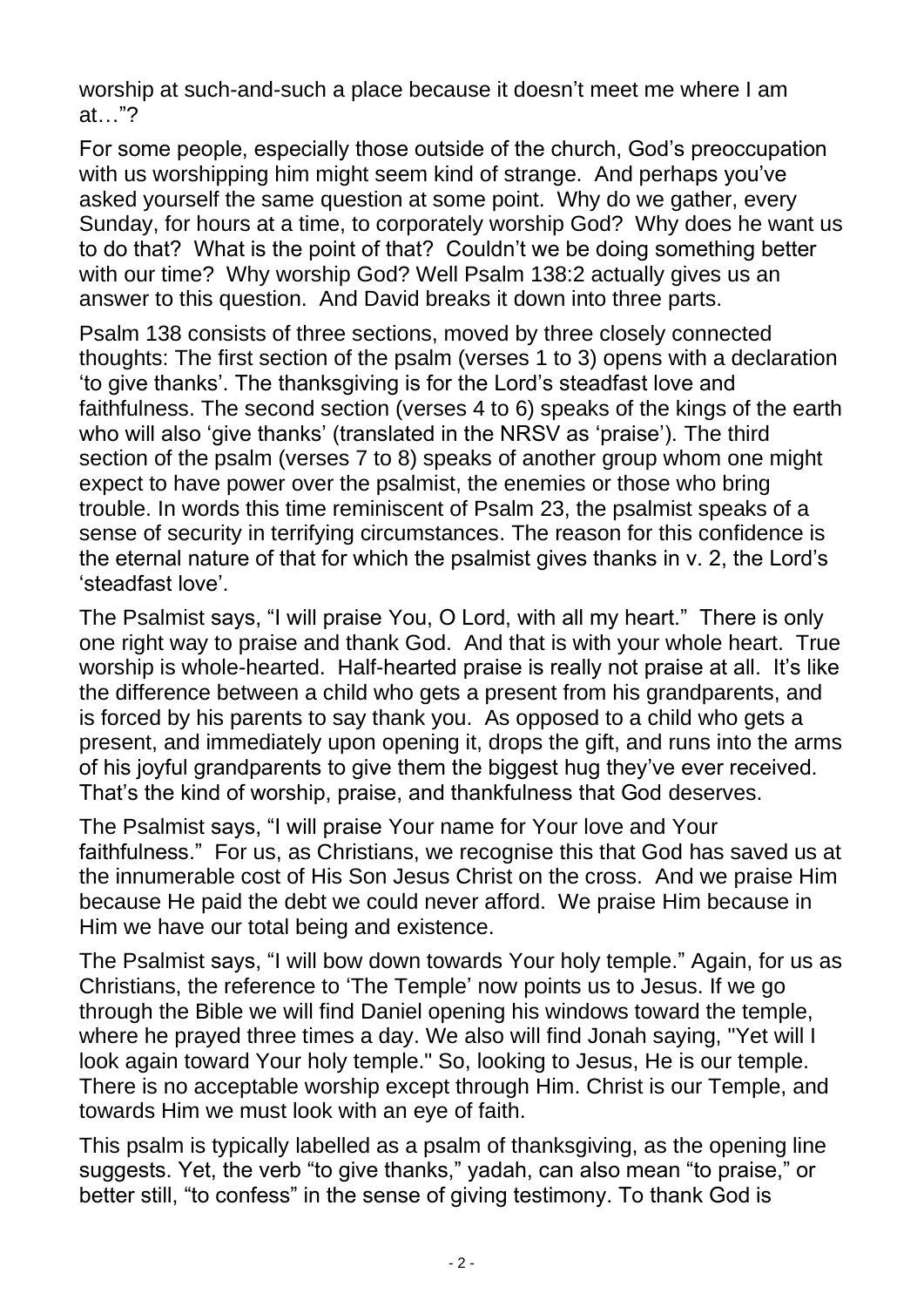always to confess something about this God; gratitude apart from testimony always falls short. The psalmist announces, "On the day I called, You answered me" (verse 3).

In Psalm 138, the Psalmist had experienced "a day of trouble" (see also Psalms 20:1, 27:5; 41:1), a "day of disaster" (see Psalm 18:19), or a "day of distress" (see 59:17) — in other words, some really tough times. The term "day of trouble" is intentionally vague. It can refer to times of physical illness, spiritual struggle, financial peril, military threat, and the like. The psalms also call these times of crisis a "day when I call", because times of crisis are also times of prayer — moments when a suffering person or people "cry out" to the Lord in despair.

Philip Melanchthon once described worship (note, as part of a larger statement), "True worship… is the exercise of faith wrestling with despair." This is one way of seeing our 'worship'. The Scriptures are full of examples. It was faith wrestling against despair that led Mary to ignore the chores of the day so she could sit at her Lord's feet to be comforted with His preaching (Luke 10:38-42). It was faith wrestling against despair that pushed Jairus to rush from his dying daughter's side to beg Jesus to restore her life (Mark 5:21-43). It was faith wrestling with despair that caused the criminal crucified next to Jesus to ask that he be remembered when his Lord entered into His kingdom (Luke 23:39-43). This is Christian worship – it is about faith in Jesus. It rests in Jesus and His Word, it will never be put to shame.

Psalm 138 is a thanksgiving psalm. Psalm 138 is wedged between two psalms of greater reputation, Psalms 137 ('By the rivers of Babylon …') and Psalm 139 ('O Lord, You have searched me and known me…'). The proclamation of thanksgiving in Psalm 138 suggests that the Lord has answered the psalmist's desperate plea expressed in Psalm 137. As a way of exploring the 'work of (the Lord's) hands' (Ps 138:8) and showing how the Lord regards the lowly, the psalmist will turn in Psalm 139 to a personal account of a faithful relationship with the Lord. In that psalm it will be seen that it is not possible for the psalmist to escape the Lord who is all present and all knowing, and this ultimately leads to wonder and praise (Ps 139:14).

In Hebrew, the name for the book of Psalms is *Tehillim*, or "praises," because from beginning to end, the God we confess is the subject of our praise. And in this we must be clear, this unbridled praise is always grounded in gritty reality. There is no room for escapism or denial in these texts; the Psalms do not afford us this kind of luxury. What the psalms do provide, however, is a lens through which to see this world, and even more, a language that can lead us to full confession in the midst of it.

Christian worship is a complex thing. While worship leads to great boldness in proclaiming Christ's praises to even the most powerful worldly gods, true worship also leads to great humility. Boldness and humility both mark true worship. In Psalm 138 verse 1 there is boldness, and in Psalm 138 verse 2 there is humility.